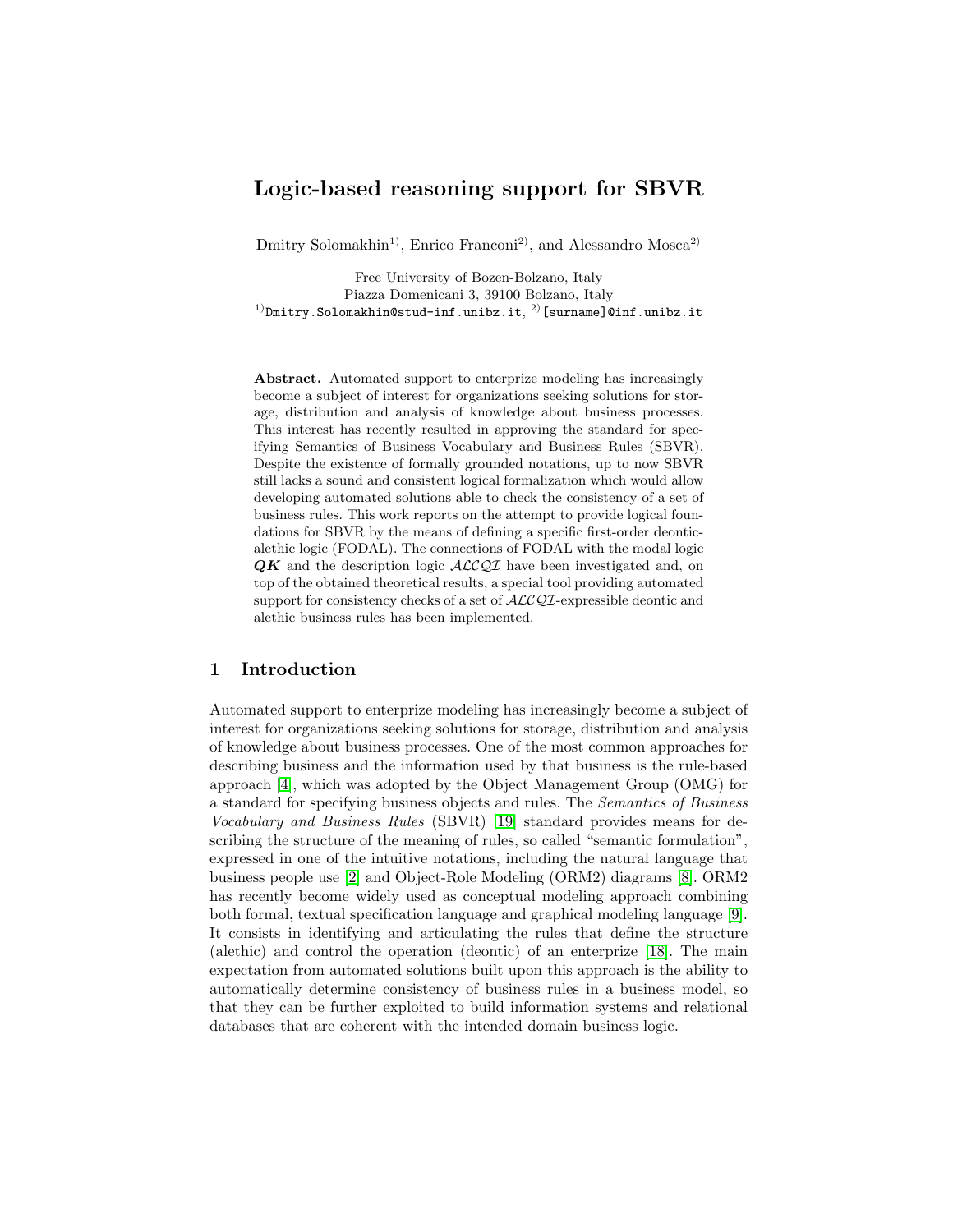Several attempts have been made so far in order to provide a logical formalization for structural and operational rules in SBVR and its notations. The most significant related work includes several formalizations of the purely structural fragment of ORM2, including translation to first-order predicate logic (FOL) [\[10\]](#page-14-6) and some description logics (DL), e.g. [\[14\]](#page-14-7) and [\[12\]](#page-14-8). However, none of the existing approaches enables consistency checks for a combined set of possibly interacting alethic and deontic business rules.

In this paper we define a multimodal *first-order deontic-alethic logic* (FO-DAL) with sound and complete axiomatization that captures the desired semantics of and interaction between business rules. We then report on the logical properties of such formalization and its connections with the modal logic  $\mathbf{Q}\mathbf{K}$ and the description logic  $\text{ALCQI}$ . Finally we present the tool which provides automated support for consistency checks of a set of  $\mathcal{ALCQI}$ -expressible deontic and alethic ORM2 constraints. Additionally, it implements the translation of aforementioned class of ORM2 constraints into an OWL2 ontology.

The rest of the paper is organized as follows. In the second section an overview of the SBVR standard and its ORM2 notation is given. Third section describes the proposed logical formalization in terms of first-order deontic-alethic logic (FODAL) along with its syntax, semantics and complete and sound axiomatization. Next two paragraphs are devoted to modeling SBVR rules with FODAL and checking their consistency with the help of this logic, while in the sixth section a connection with standard modal logic is introduced. Finally, the last paragraph describes the tool developed to provide automated support for consistency checks together with translation to OWL2.

# 2 SBVR Overview

A core idea of business rules formally supported by SBVR is the following [\[19\]](#page-14-1): "Rules build on facts, and facts build on concepts as expressed by terms. Terms express business concepts; facts make assertions about these concepts; rules constrain and support these facts". The notions of terms and facts of this "business rules mantra" correspond to SBVR noun concepts and verb concepts (or fact types) respectively.

Noun and verb concepts. According to the SBVR 1.0 specification [\[19\]](#page-14-1) a noun concept is defined as a "concept that is the meaning of a noun or noun phrase". It has several subtypes: object type, individual concept and fact type role. An object type is defined as "noun concept that classifies things on the basis of their common properties", while individual concept is "a concept that corresponds to only one object [thing]". A role is a "noun concept that corresponds to things based on their playing a part, assuming a function or being used in some situation".

A verb concept (or fact type) represents the notion of relations and is defined as "a concept that is the meaning of a verb phrase". A fact type can have one (characteristic), two (binary) or more fact type roles.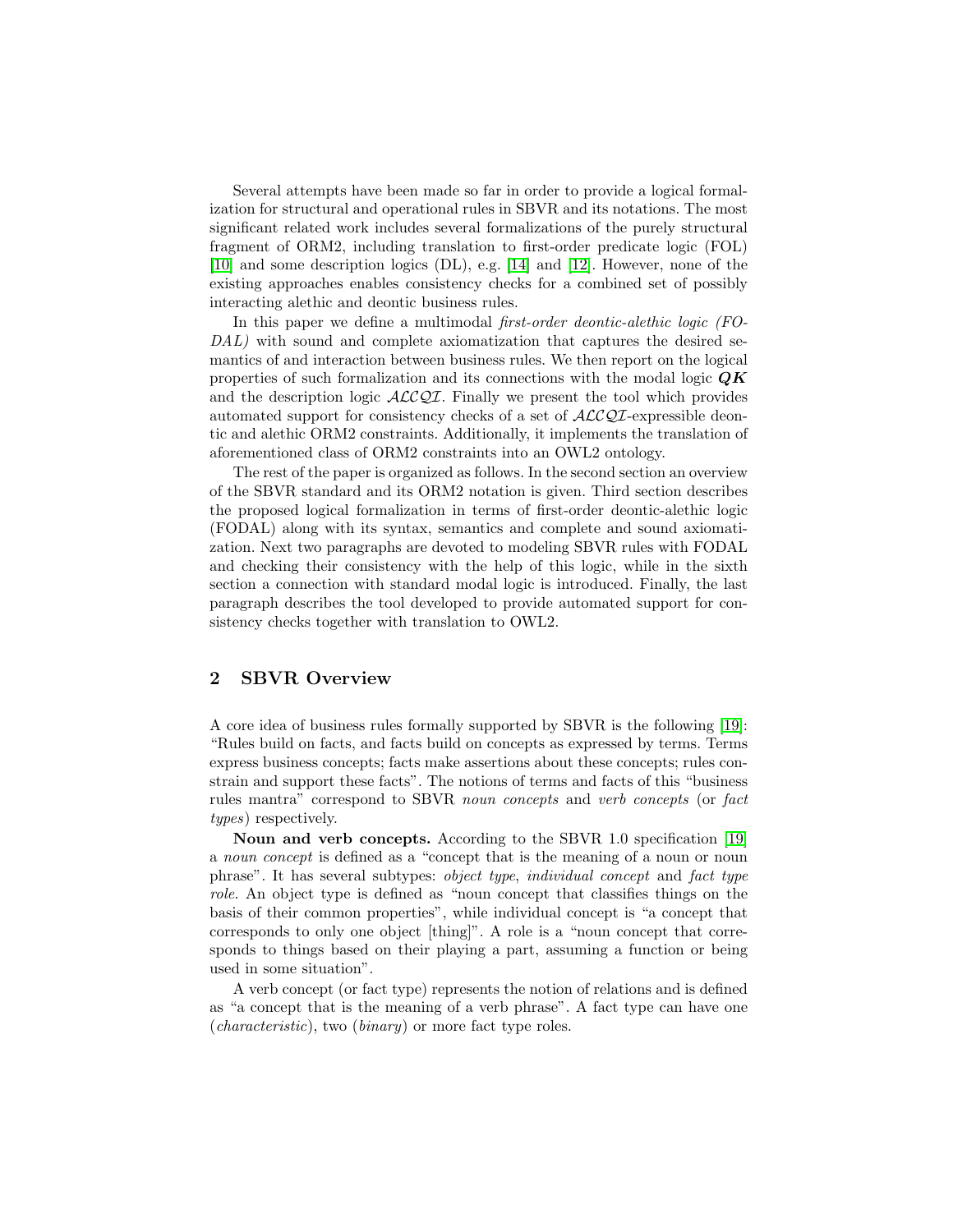

<span id="page-2-0"></span>Fig. 1. SBVR overview

Business rules. The main types of rules defined in SBVR standard are structural business rules and operative business rules (See Figure [1\)](#page-2-0). Structural (definitional) rules specify what the organization takes things to be, how do the members of the community agree on the understanding of the domain [\[5\]](#page-14-9). They define the characteristics of noun concepts and put constraints on verb concepts and can not be broken. Operative (behavioral) business rules are intended to describe the business processes in organization and can be either ignored or violated by people.

**Conceptual model.** An SBVR *conceptual model CM* =  $\langle S, F \rangle$  is a structure intended to describe a business domain, where  $S$  is a *conceptual schema*, declaring fact types and rules relevant to the business domain, and  $F$  is a *popula*tion of facts that conform to this schema. Business rules defined in the conceptual schema  $S$  can be considered as high-level facts (i.e., facts about propositions) and play a role of **constraints**, which are used to impose restrictions concerning fact populations.

The SBVR standard provides means for formally expressing business facts and business rules in terms of fact types of pre-defined schema and certain logical operators, quantifiers, etc. These formal statements of rules may be transformed into logical formulations, which can in turn be used for exchange with other rules-based software tools. Such logical rule formulations are equivalent to formulae in 2-valued first-order predicate calculus with identity [\[19\]](#page-14-1). In addition to standard universal  $(\forall)$  and existential  $(\exists)$  quantifiers, for the sake of convenience, SBVR standard allows logical formulation to use some pre-defined [\[8\]](#page-14-3) numeric quantifiers, such as *at-most-one*  $(\exists^{0..1})$ , *exactly-n*  $(\exists^{n}, n \geq 1)$  and others.

In order to express the structural or operational nature of a business rule, the corresponding rule formulation uses any of the basic alethic or deontic modalities. Structural rule formulations use alethic operators:  $\Box = it$  is necessary that and  $\Diamond = it$  is possible that; while operative rule formulations use deontic modal operators  $\mathbf{O} = it$  is obligatory that,  $\mathbf{P} = it$  is permitted that, as well as  $\mathbf{F} = it$ is forbidden that.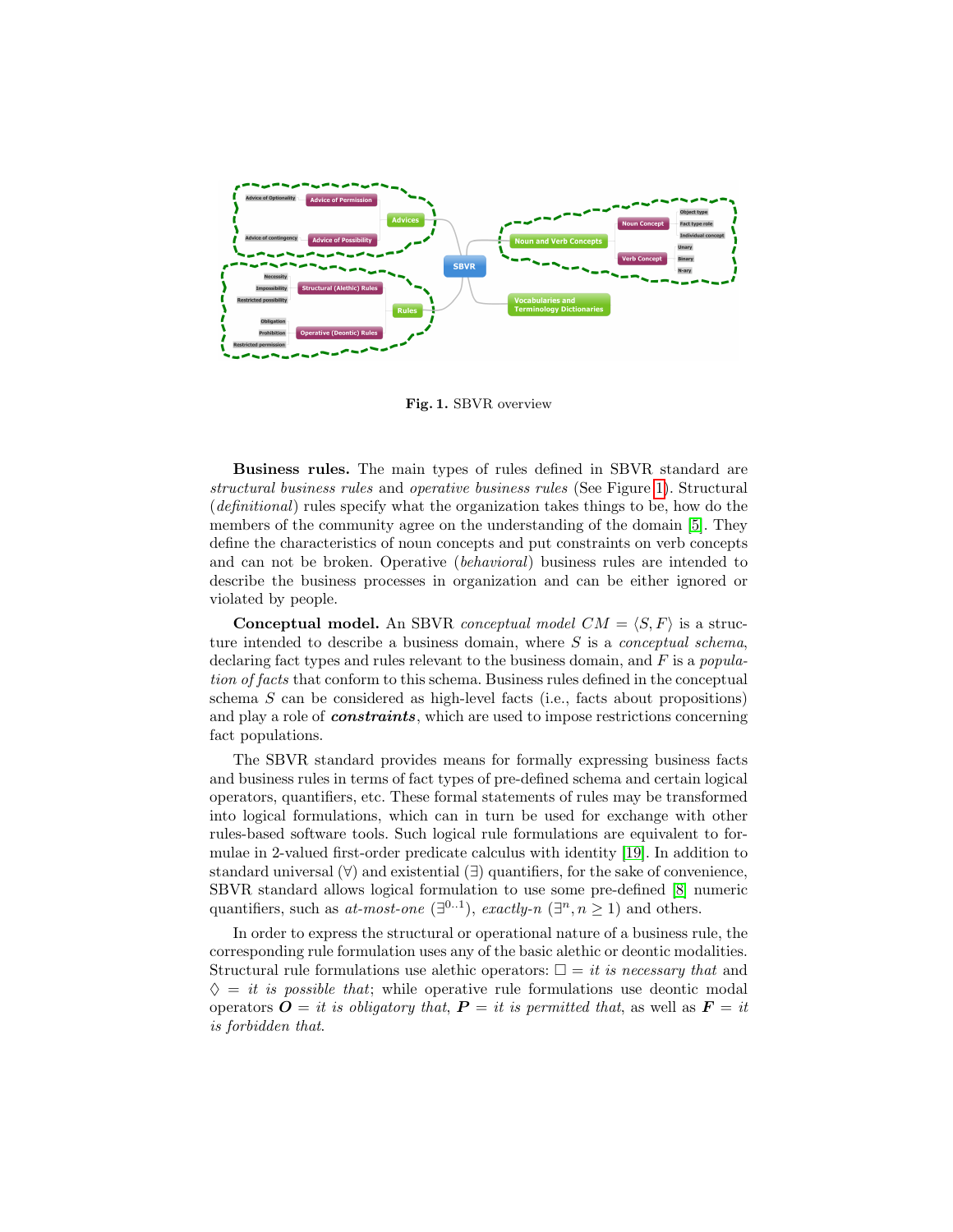Notations for business vocabulary and rules. There are several common means of expressing facts and business rules in SBVR, namely through statements, diagrams or any combination of those, each serving best for different purposes ([\[16\]](#page-14-10), [\[19,](#page-14-1) Annex C, Annex L]). While graphical notations are helpful for demonstrating how concepts are related, they are usually impractical when defining vocabularies or expressing rules. We use  $r$  to denote a business rule in SBVR regardless the particular format in which it is written. For the sake of readability we will denote any necessity claim as  $r_{\Box}$ , possibility claim as  $r_{\diamond}$ , obligation claim as  $r_{\mathbf{o}}$  and permission claim as  $r_{\mathbf{p}}$ .

One of the most promising notations for SBVR is Object-Role Modeling  $(ORM2)$ , which is a conceptual modeling approach combining both formal, textual specification language and formal graphical modeling language [\[9\]](#page-14-4). ORM2 specification language applies to mixfix predicates of any arity and contains predefined patterns covering a wide range of constraints typical for business domains. An example of a structural rule expressed as necessity statement in ORM2 specification language is the following:

 $r =$  Each visitor has at most one passport.

An example illustrating ORM2 graphical notation is introduced on Figure [2.](#page-3-0)



<span id="page-3-0"></span>Fig. 2. Example of ORM2 diagram

The advantage of ORM2 over other notations is that it is a formal language per se, featuring rich expressive power, intelligibility, and semantic stability [\[11\]](#page-14-11). There exist several translations from non-modal ORM2 expressions to standard logics, including translation to first-order logic ([\[10\]](#page-14-6)) and some description logics ([\[14\]](#page-14-7), [\[7\]](#page-14-12)). We will hereafter denote by  $\phi_{\hat{r}}$  a first-order representation of a non-modal ORM2 expression<sup>[1](#page-3-1)</sup>  $\hat{r}$  from a rule r. Similarly, we will denote by  $\phi_{\hat{r}}^{DL}$  a description logic representation of a non-modal ORM2 expression  $\hat{r}$ .

Aforementioned existing translations to standard logics may be seen as attempts to provide a logical formalization for structural and operational rules. However, since they consider only the purely structural fragment of ORM2, they are not capable of providing consistency checks for a combined set of possibly interacting alethic and deontic business rules.

<span id="page-3-1"></span><sup>&</sup>lt;sup>1</sup> Since the nature of business rules implies the absence of uncertainty, it means that the resulting first-order formulae will not contain free variables, i.e. will be closed formulae. Then an SBVR rule may be represented by an expression resulted from application of modalities and boolean connectives to a set of closed FOL formulae  $\phi_{\hat{r_i}}$ .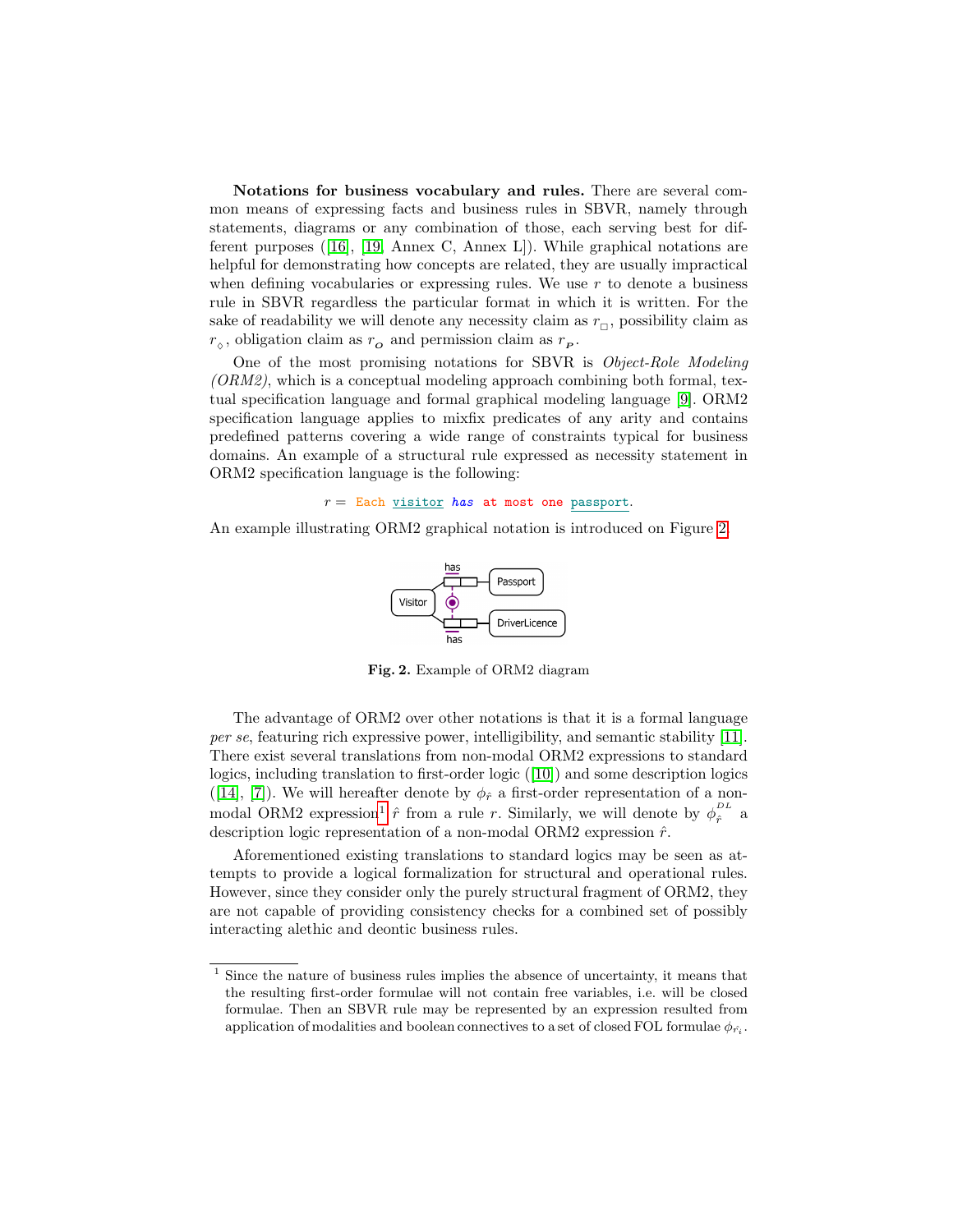# 3 First-order deontic-alethic logic (FODAL)

In this section we describe our attempt to provide logical foundations for SBVR by the means of defining a specific multi-modal logic. The basic formalisms we use to model business rule formulations are standard deontic logic (SDL) and normal modal logic  $S4$ , which are both propositional modal logics. We then construct a *first-order deontic-alethic logic* (FODAL) – a multimodal logic, as a first-order extension of a combination of  $SDL$  and  $S4$  to be able to express business constraints defined in SBVR. In order to construct the first-order extension for the combined logic we follow the procedure described in [\[6\]](#page-14-13).

#### 3.1 Syntax

The alphabet of FODAL contains the following symbols:

- a set of propositional connectives: ¬, ∧.
- a universal quantifier: ∀ (for all).
- an infinite set  $P = \{P_1^1, P_2^1, ..., P_1^2, P_2^2, ..., P_1^n, P_2^n, ...\}$  of *n*-place *relation sym*bols (also referred to as predicate symbols).
- an infinite set  $V = \{v_1, v_2, ...\}$  of variable symbols.
- modal operators: alethic  $\Box$  (necessity) and deontic O (obligation).

FODAL formulae. The formulae of FODAL are defined inductively in the following way:

- Every atomic formula is a formula.
- If X is a formula, so is  $\neg X$ .
- If X and Y are formulae, then  $X \wedge Y$  is a formula.
- If X is a formula, then so are  $\Box X$  and  $\mathbf{O}X$ .
- If X is a formula and v is a variable, then  $\forall v X$  is a formula.

The existential quantifier ( $\exists$ ) as well as other propositional connectives ( $\vee, \rightarrow, \leftrightarrow$ ) are defined as usual, while additional modal operators  $(\Diamond, P, F)$  are defined in the following way:

$$
\Diamond \phi \equiv \neg \Box \neg \phi \qquad \qquad P\phi \equiv \neg O \neg \phi \qquad \qquad F\phi \equiv O \neg \phi \qquad (1)
$$

A FODAL formula with no free variable occurrences is called a closed formula or a sentence. A modal sentence is a sentence whose main logical operator is a modal operator. An atomic modal sentence is a modal sentence which contains one and the only modal operator.

#### 3.2 Semantics

Since SBVR itself interprets constraints in the context of possible worlds which correspond to states of the fact model (i.e. different fact populations), the choice of varying domain Kripke semantics is intuitively justified. Also, since SBVR rule formulations may includes two types of modalities: deontic and alethic, - we utilize the notion of two-layer Kripke frames with accessibility relations  $R_{\boldsymbol{O}}$  and  $R_{\square}$  respectively.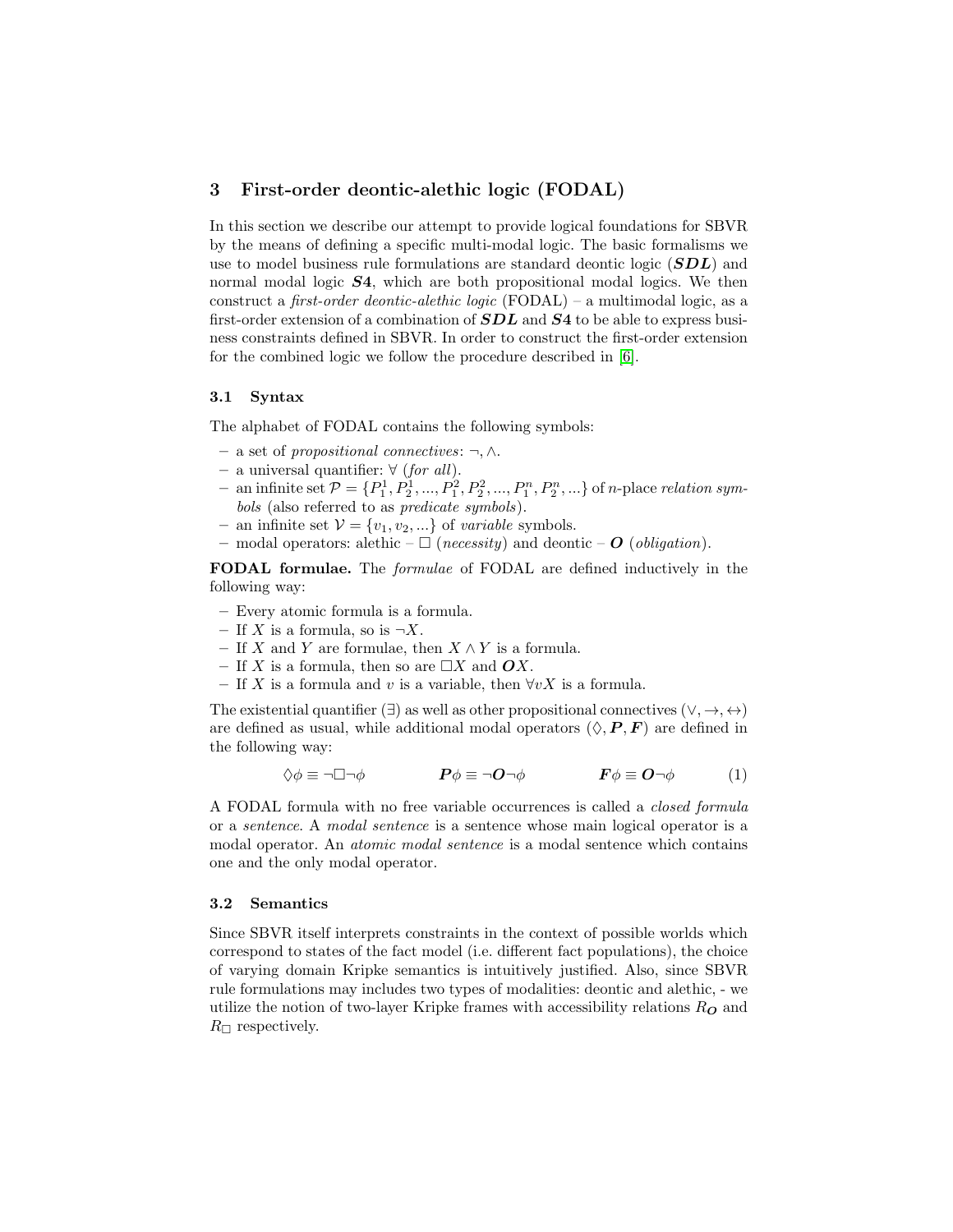Augmented frame. A varying domain augmented bimodal frame is a relational structure  $\mathfrak{F}_{var} = \langle W, R_{\mathbf{O}}, R_{\Box}, \mathfrak{D} \rangle$ , where  $\langle W, R_{\mathbf{O}}, R_{\Box} \rangle$  is a two-layer Kripke frame, W is a non-empty set of worlds,  $R_{(.)}$  are binary relations on W and  $\mathfrak D$  is a domain function mapping worlds of W to non-empty sets. A *domain* of a possible world w is then denoted as  $\mathfrak{D}(w)$  and a frame domain is defined as  $\mathfrak{D}(\mathfrak{F}) = \bigcup \{ \mathfrak{D}(w_i) | w_i \in \mathcal{W} \}.$ 

In order to correctly capture the behavior and interaction of the alethic and deontic modal operators it is necessary to constrain the corresponding accessibility relations: the alethic accessibility is usually taken to be a reflexive and transitive relation  $(S4)$  [\[3\]](#page-14-14), while the behavior of a deontic modality is classically considered to be captured by a serial relation  $(KD)$  [\[15\]](#page-14-15). We refer to the corresponding class of bimodal frames as  $S_4 \otimes K_2$ -frames.

Moreover, since one of the objectives of the formalization under development is to define the consistency of the set of business rules, it should also take into account the existing interaction between alethic and deontic modalities. The desired interaction can be verbalized as "Everything which is necessary is also obligatory" and then expressed as a following FODAL formula:

<span id="page-5-0"></span>
$$
\Box X \to \mathbf{O}X \tag{2}
$$

It can be proved that the formula [2](#page-5-0) defines a special subclass of  $S4\otimes KD$ -frames.

**Theorem 1.** The modal formula  $\Box X \rightarrow OX$  defines the subclass of augmented bimodal  $S4 \otimes KD$ -frames  $\mathfrak{F} = \langle W, R_{\mathbf{O}}, R_{\Box}, \mathfrak{D} \rangle$  such that  $R_{\mathbf{O}} \subseteq R_{\Box}$ , where  $R_{\Box}$ is a preorder and  $R_{\mathbf{O}}$  is serial. We then call such frame a **FODAL** frame. Proof: For the complete proof please refer to [\[17\]](#page-14-16).

Interpretation and model. An *interpretation*  $\mathfrak I$  in a varying domain augmented frame  $\mathfrak{F}_{var} = \langle W, R_{\mathbf{O}}, R_{\Box}, \mathfrak{D} \rangle$  is a function which assigns to each mplace relation symbol P and to each possible world  $w \in W$  some m-place relation on the domain  $\mathfrak{D}(w)$  of that world. J can be also interpreted as a function that assigns to each possible world  $w \in \mathcal{W}$  some first-order interpretation  $\mathfrak{I}(w)$ . A **FODAL** varying domain first-order model is a structure  $\mathfrak{M} = \langle W, R_{\mathbf{O}}, R_{\Box}, \mathfrak{D}, \mathfrak{I} \rangle$ , where  $\langle W, R_{\mathbf{O}}, R_{\Box}, \mathfrak{D} \rangle$  is a **FODAL** frame and  $\mathfrak{I}$  is an interpretation in it.

Truth in a model. The satisfiability relation between **FODAL** models and formulae is then defined in the usual way, using the notion of valuation which maps variables to elements of the domain.

Let  $\mathfrak{M} = \langle W, R_{\mathbf{O}}, R_{\Box}, \mathfrak{D}, \mathfrak{I} \rangle$  be a **FODAL** model, X, Y and  $\Phi$  be FODAL formulae. Then for each possible world  $w \in W$  and each valuation  $\sigma$  on  $\mathfrak{D}(\mathfrak{M})$  the following holds:

- if P is a m-place relation symbol, then  $\mathfrak{M}, w \vDash_{\sigma} P(x_1, ..., x_m)$  if and only if  $(\sigma(x_1), ..., \sigma(x_m)) \in \mathfrak{I}(P, w)$  or, equivalently,  $\mathfrak{I}(w) \vDash_{\sigma}^{\text{FOL}} P(x_1, ..., x_m)$ ,
- $\mathfrak{M}, w \vDash_{\sigma} \neg X$  if and only if  $\mathfrak{M}, w \nvDash_{\sigma} X$ ,
- $\mathfrak{M}, w \vDash_{\sigma} X \wedge Y$  if and only if  $\mathfrak{M}, w \vDash_{\sigma} X$  and  $\mathfrak{M}, w \vDash_{\sigma} Y$ ,
- $\mathfrak{M}, w \models_{\sigma} \forall x \Phi$  if and only if for every x-variant  $\sigma'$  of  $\sigma$  at  $w, \mathfrak{M}, v \models_{\sigma} \Phi$ ,
- $\mathfrak{M}, w \models_{\sigma} \exists x \Phi$  if and only if for some x-variant  $\sigma'$  of  $\sigma$  at  $w, \mathfrak{M}, v \models_{\sigma} \Phi$ ,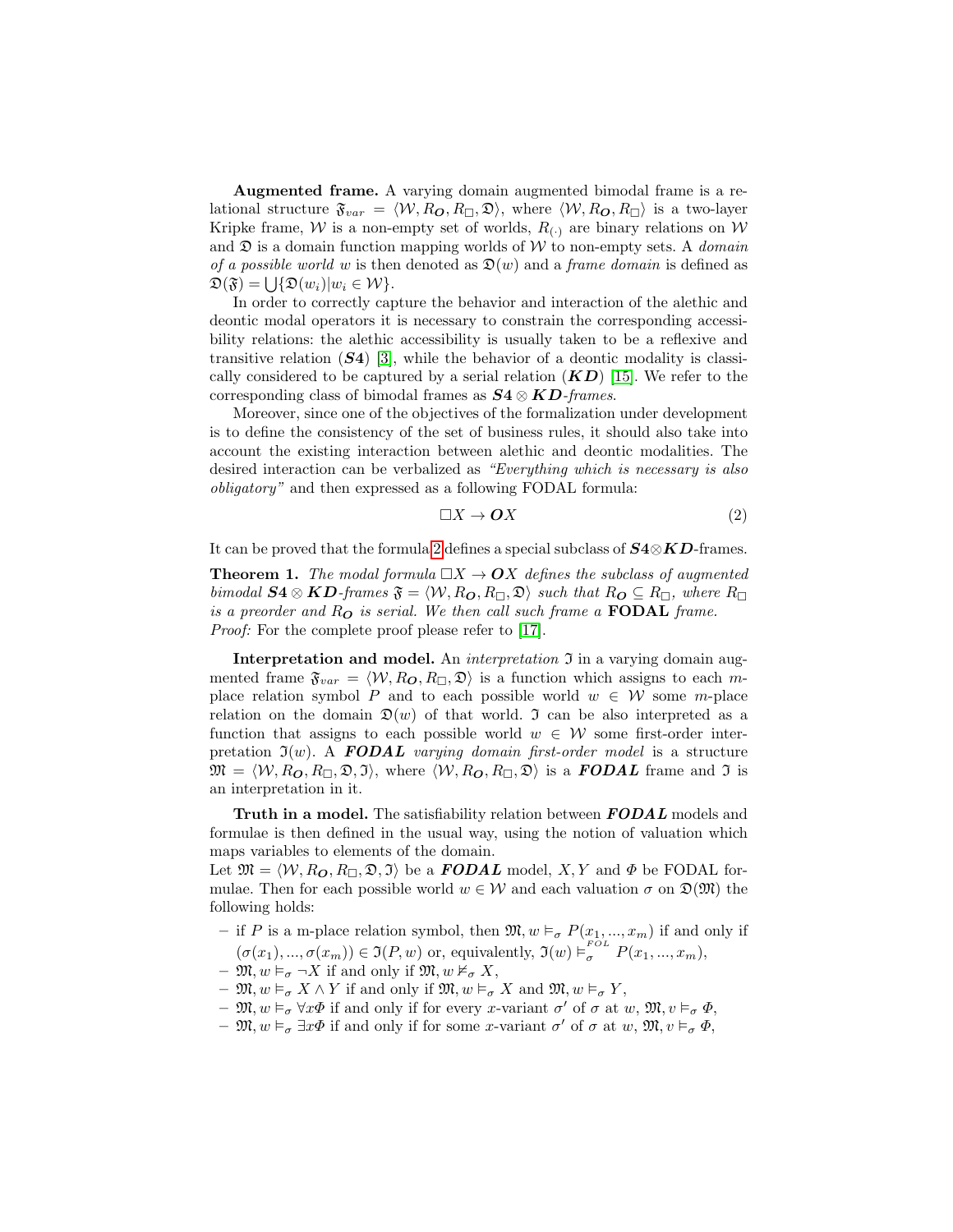- $\mathfrak{M}, w \models_{\sigma} \Box X$  if and only if for every  $v \in \mathcal{W}$  such that  $wR_{\Box}v, \mathfrak{M}, v \models_{\sigma} X$ ,
- $\mathfrak{M}, w \vDash_{\sigma} \Diamond X$  if and only if for some  $v \in \mathcal{W}$  such that  $wR_{\Box}v, \mathfrak{M}, v \vDash_{\sigma} X$ ,
- $\mathfrak{M}, w \vDash_{\sigma} OX$  if and only if for every  $v \in \mathcal{W}$  such that  $wR_{\mathbf{O}}v, \mathfrak{M}, v \vDash_{\sigma} X$ ,
- $\mathfrak{M}, w \vDash_{\sigma} \mathbf{P} X$  if and only if for some  $v \in \mathcal{W}$  such that  $wR_{\mathbf{O}}v$ ,  $\mathfrak{M}, v \vDash_{\sigma} X$ .

#### 3.3 Axiomatization

A FODAL axiom system for first-order alethic-deontic logic is defined following the approach presented in [\[6\]](#page-14-13) and is obtained by combining the axiom systems for the propositional modal logics  $S4$  and  $KD$  and extending the resulting combination with additional axiom schemas and the axiom [9](#page-6-0) reflecting desired interaction between alethic and deontic modalities.

Axioms. All the formulae of the following forms are taken as axioms.

| (Tautologies $S4$ ) Any FOL substitution-instance of a theorem of $S4$ (3)                                                        |     |
|-----------------------------------------------------------------------------------------------------------------------------------|-----|
| (Tautologies $KD$ ) Any FOL substitution-instance of a theorem of $KD(4)$                                                         |     |
| ( <i>Vacuous</i> $\forall$ ) $\forall x \phi \equiv \phi$ , provided x is not free in $\phi$                                      | (5) |
| $(\forall \text{ Distributivity}) \quad \forall x(\phi \rightarrow \psi) \rightarrow (\forall x \phi \rightarrow \forall x \psi)$ | (6) |

- $(\forall \; Permutation) \quad \forall x \forall y \phi \rightarrow \forall y \forall x \phi$  (7)
- $(\forall \; Elimination) \quad \forall y (\forall x \phi(x) \rightarrow \phi(y))$  (8)
- (Necessary  $O$ )  $\Box \phi \rightarrow O\phi$  (9)

#### Rules of inference.

<span id="page-6-0"></span>(Modus Ponens) 
$$
\frac{\phi \quad \phi \to \psi}{\psi}
$$
 (Alethic Necessitation)  $\frac{\phi}{\Box \phi}$  (10)

(Deontic Necessitation) 
$$
\frac{\phi}{\mathbf{O}\phi}
$$
 (V Generalization)  $\frac{\phi}{\forall x\phi}$  (11)

**Theorem 2.** The FODAL axiom system is complete and sound with respect to the class of **FODAL** frames.

*Proof:* For the complete proof please refer to [\[17\]](#page-14-16).

## 4 Modeling SBVR vocabulary and rules with FODAL

Given an SBVR conceptual schema S we define the following translation  $\tau(\cdot)$ from elements of  $S$  to notions of first-order deontic-alethic logic:

- For each noun concept A from  $S$ ,  $\tau(A)$  is an unary predicate in FODAL.
- For each verb concept R from S,  $\tau(R)$  is an n-ary predicate in FODAL  $(n \geq 2)$ .

Recall that an SBVR business rule may be represented by an expression resulted from application of modalities and boolean connectives to a set of closed firstorder formulae  $\phi_{\hat{r_i}}$ . Then for each SBVR rule r from  $\mathcal{S}$ , its FODAL formalization  $\tau(r)$  is defined inductively as follows: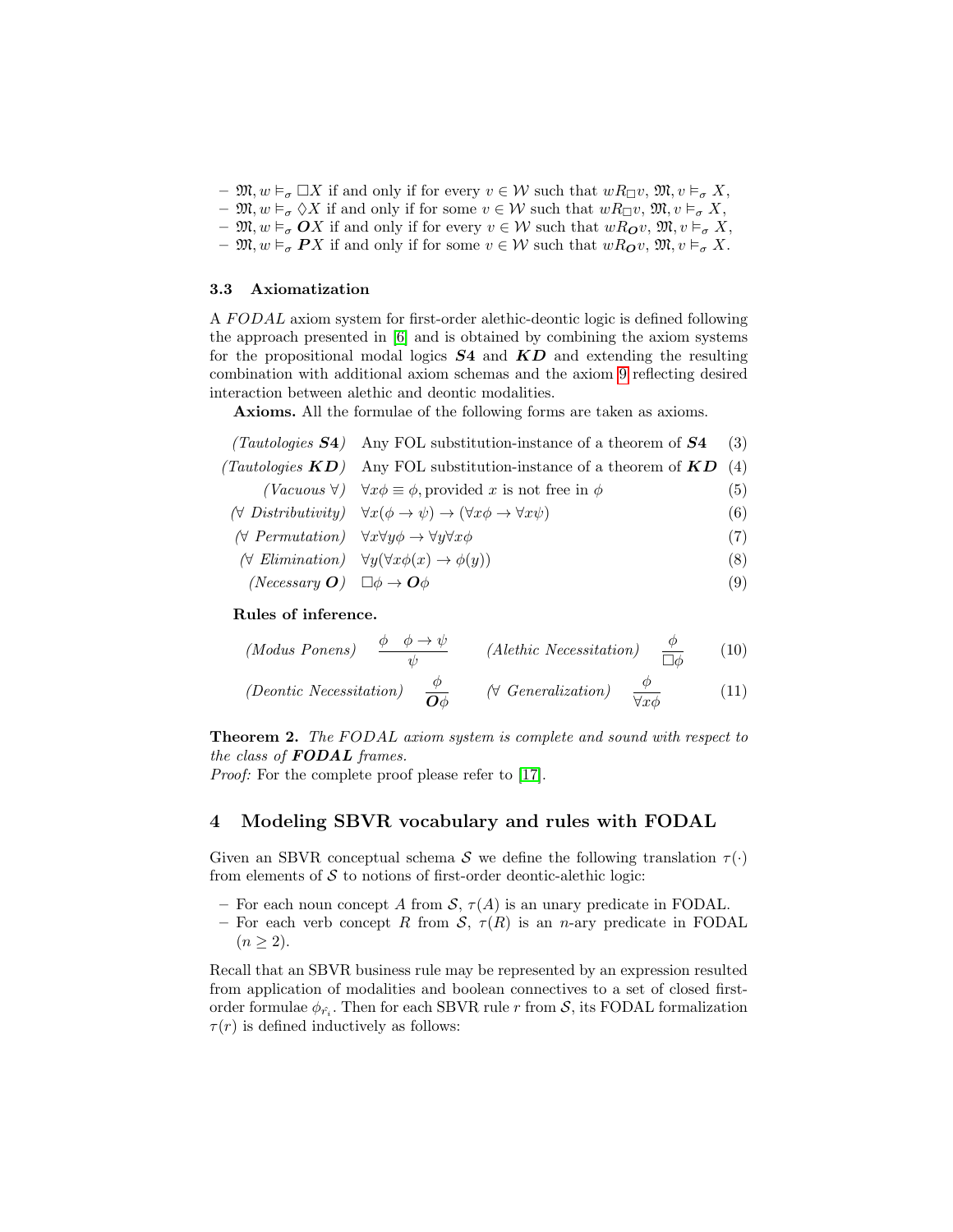- $-\tau(\hat{r}) = \phi_{\hat{r}}$ , where  $\hat{r}$  is an non-modal SBVR expression and  $\phi_{\hat{r}}$  is its first-order translation,
- $-\tau(\neg r) = \neg \tau(r),$
- $-\tau(r_1 \circ r_2) = \tau(r_1) \circ \tau(r_2), \circ \in \{\wedge, \vee, \rightarrow, \leftrightarrow\},\$  where  $r_1$  and  $r_2$  are rule formulations,
- $\tau(\Box \hat{r}) = \Box \tau(\hat{r}) \text{ and } \tau(\mathbf{O}\hat{r}) = \mathbf{O}\tau(\hat{r}).$

Example 1. Assume the following set of business rules, expressed in SBVR Structured English:

- $(r_1)$  Each car rental is insured by exactly one credit card.
- $(r_2)$  Each luxury car rental is a car rental.
- $(r_3)$  It is obligatory that each luxury car rental is insured by at least two credit cards.

Then the corresponding FODAL formulas are the following:

$$
\tau(r_1) = \forall x \exists^1 y (CarRental(x) \land Insured(x, y)),
$$

- $\tau(r_2) = \forall x (LuxuryCarRental(x) \rightarrow CarRental(x)),$
- $\tau(r_3) = \mathbf{O}(\forall x \exists^{\geq 2} y(LuxuryCarRental(x) \land Insured(x, y))).$

While our FODAL formalization of SBVR rules provides logical mechanism supporting rule formulations with multiple occurrences of modalities, SBVR standard mostly focuses on normalized business constraints [\[19,](#page-14-1) p.108] that may be expressed by rule statements of the form of atomic modal sentences or by statements reducible to such a form via mechanisms provided by FODAL axiomatization. As a matter of fact, restricting the domain of interest only to such atomic modal rule formulations allows to obtain some useful results concerning satisfiability reduction and connection to standard logics, as shown in [\[17\]](#page-14-16).

Hereafter we will only consider SBVR rules expressible in one of the following forms of atomic modal sentences:

$$
\Box \phi \qquad \qquad \Diamond \phi \qquad \qquad \mathbf{O} \phi \qquad \qquad \mathbf{P} \phi \qquad \qquad (12)
$$

where  $\phi$  is any closed wff of first-order logic.

In the case of having negation in front of the modal operator, we assume application of the standard modal negation equivalences in order to obtain the basic form of the initial rule.

**FODAL regulation.** A FODAL regulation  $\Sigma$  is a set of FODAL atomic modal sentences formalizing structural and operational rules of an SBVR conceptual schema S. We introduce the following designations:

$$
\tau(r_{\Box}) = \Box \eta, \qquad \tau(r_{\Diamond}) = \Diamond \pi,
$$

$$
\tau(r_o) = \mathbf{O}\theta, \qquad \tau(r_P) = \mathbf{P}\rho,
$$

$$
\Sigma = \{\Box \eta_1, ..., \Box \eta_k, \Diamond \pi_1, ..., \Diamond \pi_l, \mathbf{O}\theta_1, ..., \mathbf{O}\theta_m, \mathbf{P}\rho_1, ..., \mathbf{P}\rho_n\} \qquad (13)
$$

<span id="page-7-0"></span>
$$
\Sigma_{\wedge} = \bigwedge_{i=1}^{k} \Box \eta_{i} \wedge \bigwedge_{i=1}^{l} \Diamond \pi_{i} \wedge \bigwedge_{i=1}^{m} O \theta_{i} \wedge \bigwedge_{i=1}^{n} P \rho_{i}
$$
\n(14)

where every  $\eta_i, \pi_i, \theta_i, \rho_i$  is a closed first-order logic formula.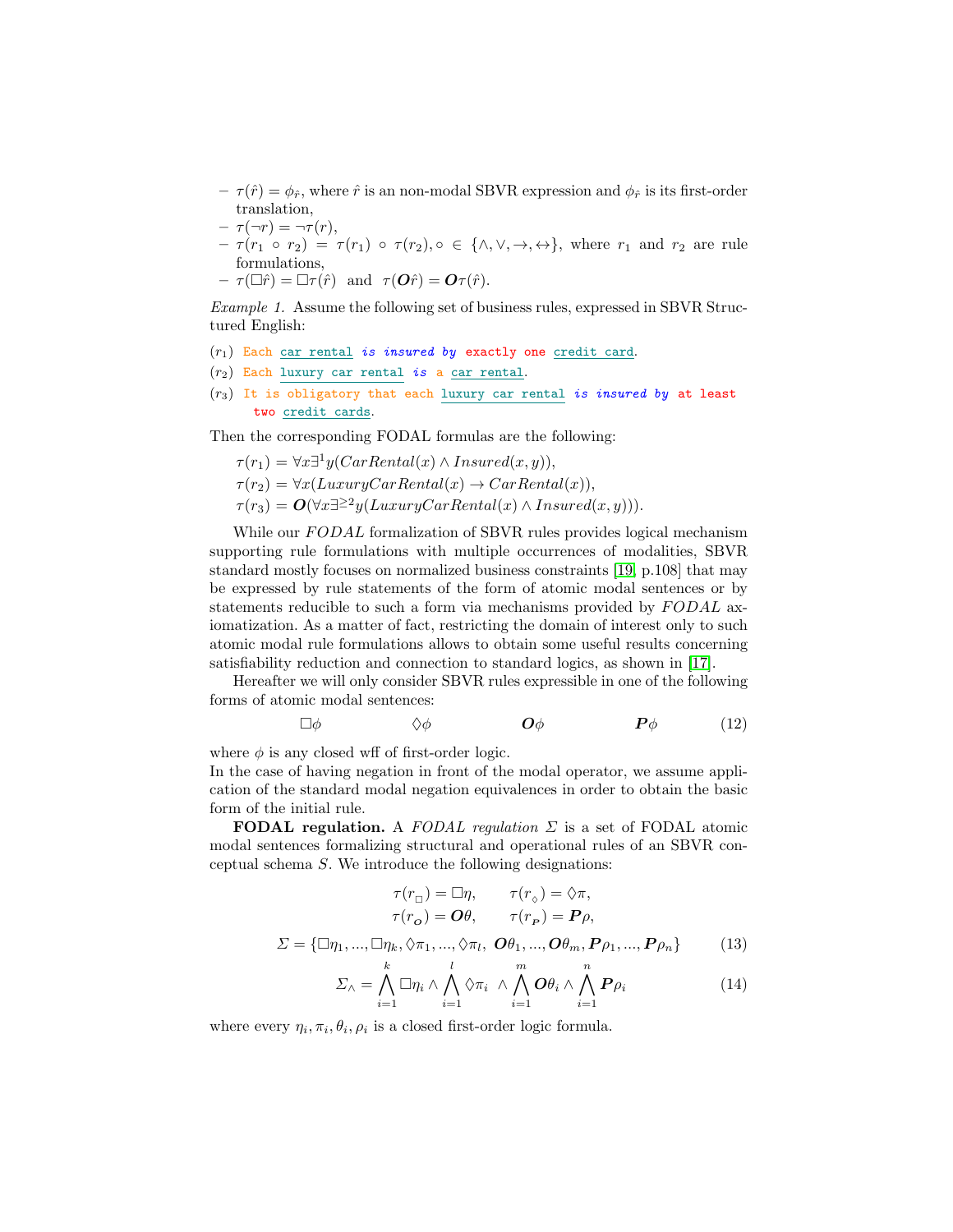#### <span id="page-8-2"></span>5 Consistency of a set of business rules

The final objective of the proposed formalization is to provide an automation solution with reasoning support for SBVR business modeling and business processes monitoring. It is well known that when reasoning about some particular universe of discourse, consistency is essential.

Assume a FODAL regulation  $\Sigma$  representing a set of structural and operative business rules. The task of consistency check for  $\Sigma$  is defined as procedure which analyzes the given set  $\Sigma$  and decides whether the rules do not contradict each other, i.e. there is no formula  $\psi$  such that  $\Sigma \vdash \psi \land \neg \psi \equiv \bot$ .

A FODAL regulation  $\Sigma$  is called *internally inconsistent* when the specified constraints contradict each other when the system is populated. We then define a minimal inconsistent set  $\Sigma_{\perp} \subseteq \Sigma$  such that  $\Sigma_{\perp} \vdash \bot$  and  $\forall \Delta \subset \Sigma_{\perp}, \Delta \nvdash \bot$ .

We distinguish several types of inconsistency depending on types of modalities of rules involved. The set  $\Sigma$  is called *alethic inconsistent* if it is inconsistent and the minimal inconsistent set  $\Sigma_{\perp}$  contains formulae of only alethic nature, i.e.  $\Sigma_{\perp} \subseteq \Sigma_{\square}$ . The set  $\Sigma$  is called *deontic inconsistent* if it is inconsistent and the minimal inconsistent set  $\Sigma_{\perp}$  contains formulae of only deontic nature, i.e.  $\Sigma_{\perp} \subseteq \Sigma_{\mathbf{O}}$ . Otherwise, if  $\Sigma_{\perp} \subseteq \Sigma_{\square} \cup \Sigma_{\mathbf{O}}$ , the set  $\Sigma$  is called *cross inconsistent*.

According to the completeness of the FODAL logic we have that  $\Sigma \nvDash \psi$  if and only if there exists a **FODAL** model  $\mathfrak{M}$  and a possible world w in it, such that  $\mathfrak{M}, w \models \Sigma \wedge \neg \psi$ . Therefore, it is sufficient to state the satisfiability of the conjunction of all formulae of the set:

$$
\varSigma_{\wedge}=\bigwedge_{i=1}^{k}\Box\eta_{i}\wedge\bigwedge_{i=1}^{l}\Diamond\pi_{i}\wedge\bigwedge_{i=1}^{m}\bm{O}\theta_{i}\wedge\bigwedge_{i=1}^{n}\bm{P}\rho_{i}
$$

Bearing in mind the fact that the regulation  $\Sigma$  may only contain FODAL atomic modal sentences and taking into account the properties of accessibility relations of the **FODAL** frame  $\mathfrak{F}$ , we can obtain the following result:

**Theorem 3.** A FODAL regulation  $\Sigma_{\wedge} = \bigwedge_{i=1}^{k} \Box \eta_i \wedge \bigwedge_{i=1}^{l} \Diamond \pi_i \wedge \bigwedge_{i=1}^{m} O \theta_i \wedge$  $\bigwedge_{i=1}^n P_{\rho_i}$  is FODAL-satisfiable if and only if each of the following formulae  $\mathcal{N}, \mathcal{O}, \mathcal{Q}_i, \mathcal{P}_i$  is independently first-order satisfiable:

<span id="page-8-0"></span>
$$
\mathcal{N} = \bigwedge_{i=1}^{k} \eta_i \tag{15a}
$$

<span id="page-8-1"></span>
$$
\mathcal{O} = \bigwedge_{i=1}^{m} \theta_i \wedge \bigwedge_{i=1}^{k} \eta_i
$$
 (15b)

$$
Q_j = \pi_j \wedge \bigwedge_{i=1}^k \eta_i, \quad \forall j = \overrightarrow{1 \dots l} \tag{15c}
$$

$$
\mathcal{P}_j = \rho_j \wedge \bigwedge_{i=1}^m \theta_i \wedge \bigwedge_{i=1}^k \eta_i, \quad \forall j = \overrightarrow{1 \dots n} \tag{15d}
$$

Proof: For the complete proof please refer to [\[17\]](#page-14-16).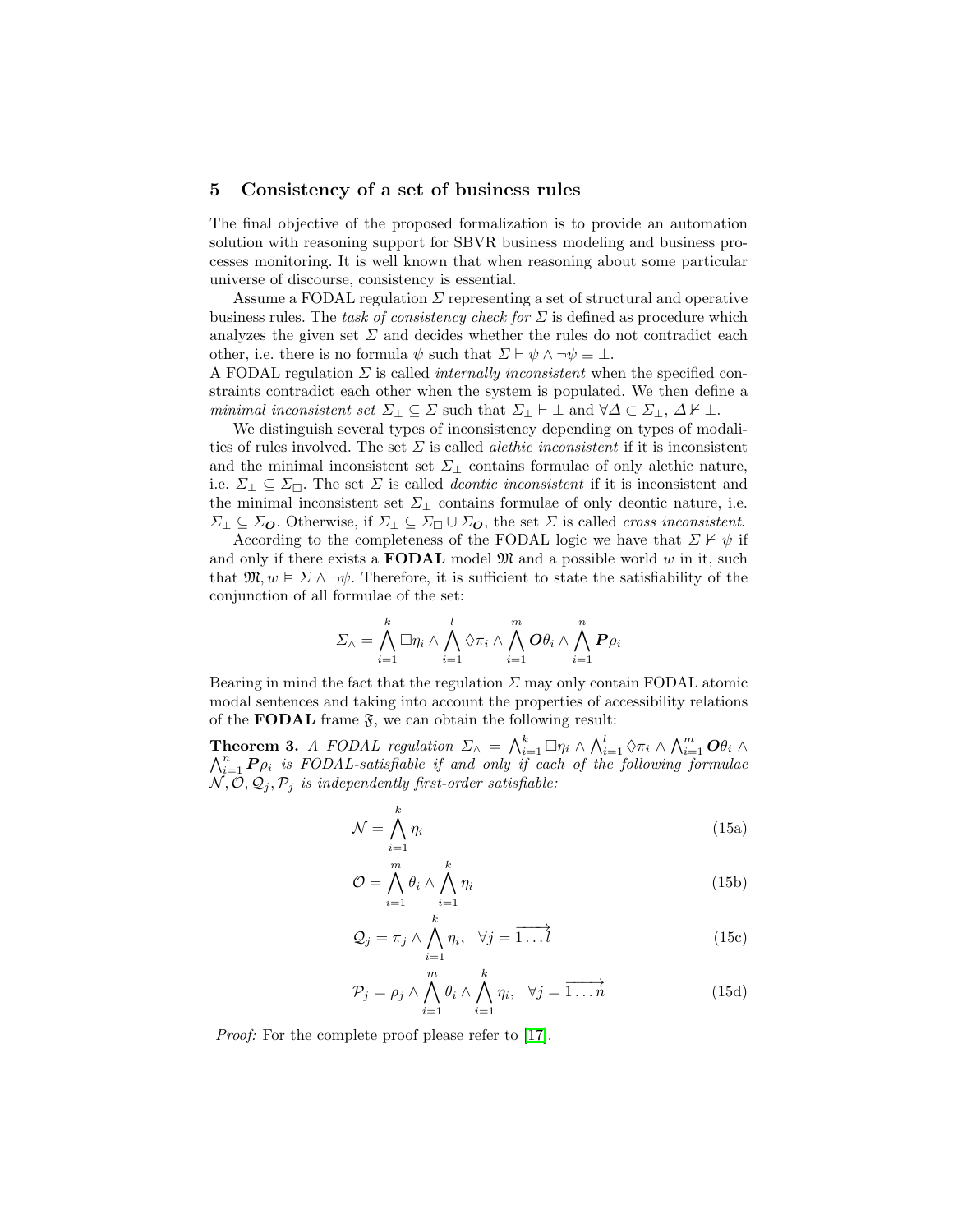Observe that satisfiability of N follows naturally from satisfiability of any  $\mathcal{Q}_i$ . The same holds for  $\mathcal{O}$  and  $\mathcal{P}_j$  respectively. However, the satisfiability checks for [15a](#page-8-0) and [15b](#page-8-1) should be examined explicitly, since  $\Sigma$  may only contain necessity and obligation rules. Moreover, such definition allows to detect the actual source of unsatisfiability of the FODAL regulation  $\Sigma$ .

Modularity of the approach. It should be noted that the developed approach of satisfiability reduction possesses a property of modularity, i.e. it does not depend on the formalism behind the rule bodies  $\eta_i, \theta_i, \pi_i$  and  $\rho_i$ , as long as formalism-specific satisfiability relation is provided.

# 6 Reduction from FODAL to monomodal logic  $QK$

As a matter of fact, the FODAL logic inherits the property of undecidability from both its component logics: standard predicate modal logics  $\overline{Q}S4$  and  $\overline{QKD}$  are undecidable [\[13\]](#page-14-17). However, decidability results have been obtained for several well-studied fragments of quantified modal logics [\[20\]](#page-14-18). This section defines a truth-preserving translation of atomic modal sentences of the FODAL logic into standard predicate modal logic  $QK$ , which allows to use those results.

# Monomodal simulating pointed frame. Given a FODAL frame

 $\mathfrak{F} = \langle W, R_{\mathbf{\mathcal{O}}}, R_{\Box}, \mathfrak{D} \rangle$  and a possible world  $w_0 \in W$ , a monomodal simulating pointed frame  $\mathfrak{F}_{w_0}^s$  is defined as a tuple  $\langle \mathcal{W}^s, R^s, \mathfrak{D}^s, w_0 \rangle$ , such that:

- $\mathcal{W}^s$  includes  $w_0$  and all its deontic and alethic successors:
- $W^s = \{w_0\} \cup \{v \mid (w_0, v) \in R_{\mathbf{O}}\} \cup \{v \mid (w_0, v) \in R_{\Box}\} = |\text{since } R_{\mathbf{O}} \subseteq R_{\Box} \text{ and }$  $R_{\Box}$  is reflexive $= \{v \mid (w_0, v) \in R_{\Box}\}.$
- $-R^{s} = \{(w_0, v) \mid (w_0, v) \in R_{\Box}\},\$ and  $\Box^{s}, \Diamond^{s}$  are modal operators associated with  $R^s$ .
- $-\mathcal{D}^s$  is a domain function on  $\mathcal{W}^s$  such that  $\mathcal{D}^s(v) = \mathfrak{D}(v) \cup \{\pi^{\mathfrak{D}^s}\}, \forall v \in \mathcal{W}^s$ , where  $\pi^{\mathfrak{D}^s} \notin \mathfrak{D}$  is a new service domain symbol.

Since the definition of  $R^s$  does not preserve specific properties of  $R_{\mathbf{O}}$  and  $R_{\Box}$ , the resulting frame  $\mathfrak{F}^s_{w_0}$  belongs neither to serial nor to transitive nor to reflexive class of frames and therefore can be classified as a K-frame.

**Monomodal translation.** Given a FODAL regulation  $\Sigma$  expressed as a conjunction of FODAL atomic modal sentences [14,](#page-7-0) a monomodal translation of regulation  $MTR(\Sigma_\wedge)$  is defined inductively as follows:

$$
MTR(\phi) = \phi
$$
, where  $\phi$  is an objective FODAL formula,

 $MTR(\phi_1 \wedge \phi_2) = MTR(\phi_1) \wedge MTR(\phi_2)$ , where  $\phi_1$  and  $\phi_2$  are FODAL atomic modal sentences,

$$
MTR(\Box \psi) = \Box^s MTR(\psi), \qquad \qquad MTR(O\psi) = \Box^s(\neg \Pi \to MTR(\psi)),
$$
  

$$
MTR(\Diamond \psi) = \Diamond^s (MTR(\psi) \land \Pi), \qquad \qquad MTR(P\psi) = \Diamond^s (MTR(\psi) \land \neg \Pi),
$$

where  $\psi$  is a objective FODAL formula and  $\Pi$  is a 0-place predicate symbol. i.e. propositional letter, encapsulating the nature of the original modality of the rules of possibility and permission.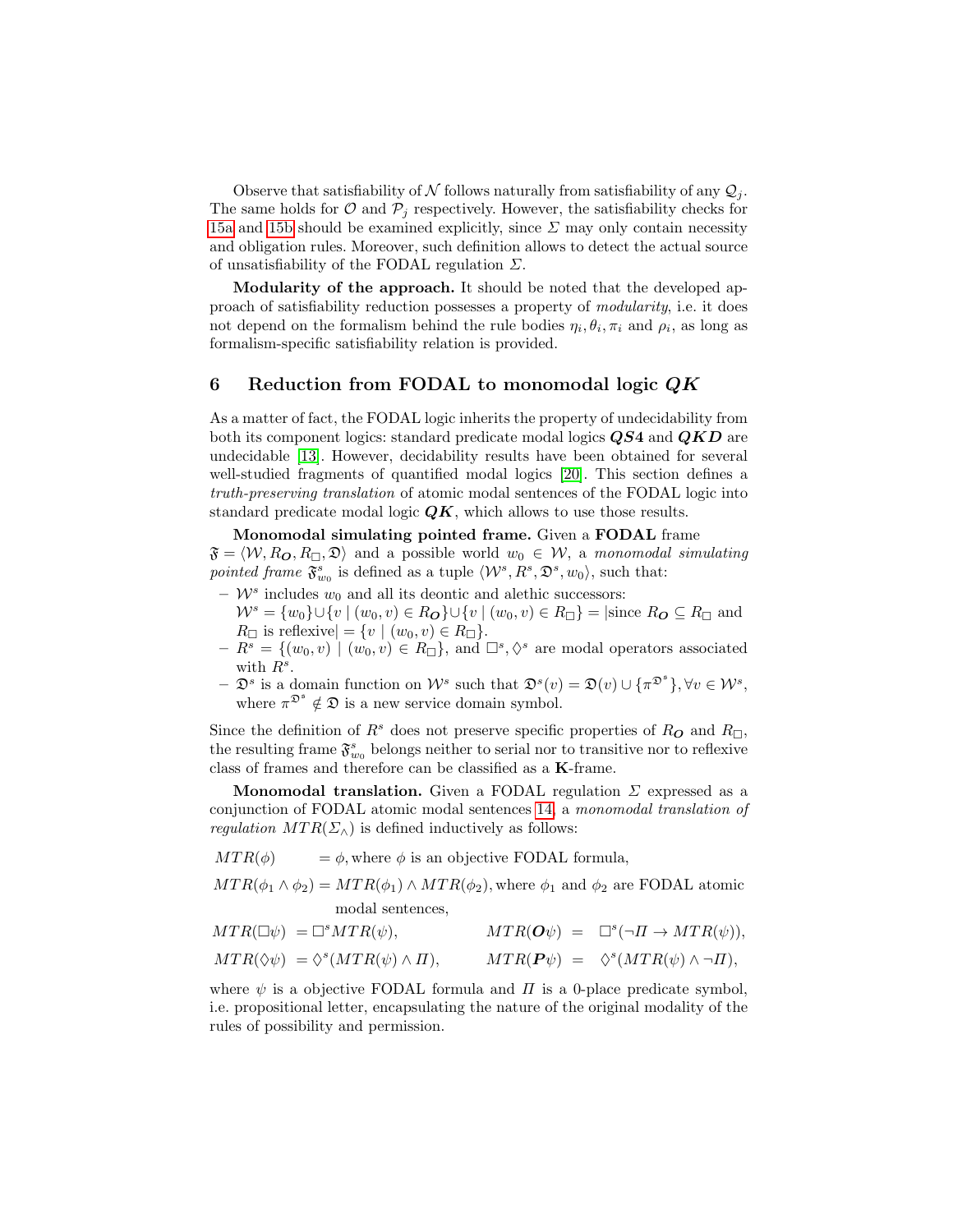**Simulated pointed model.** Given a **FODAL** model  $\mathfrak{M} = \langle \mathfrak{F}, \mathfrak{I} \rangle$  and a possible world  $w_0 \in \mathcal{W}$ , a *simulated pointed model*  $\mathfrak{M}^s_{w_0}$  is defined as a tuple  $\langle \mathfrak{F}_{\mathfrak{w}_o}^{\mathfrak{s}}, \mathfrak{I}^{\mathfrak{s}} \rangle$  such that:

 $-\mathfrak{F}^s_{w_0} = \langle \mathcal{W}^s, R^s, \mathfrak{D}^s, w_0 \rangle$  is a monomodal simulating pointed frame for  $\mathfrak{F} =$  $\langle W, R_{\mathbf{\mathbf{O}}}, R_{\square}, \mathfrak{D} \rangle$  and a possible world  $w_0 \in \mathcal{W}$ ,

- $\mathfrak{I}^s$  is a first-order interpretation on the frame  $\mathfrak{F}^s_{w_0}$  such that:
	- For each  $v \in \mathcal{W}^s$  and for every *n*-place predicate P,  $\mathfrak{I}^s(P, v) = \mathfrak{I}(P, v)$ ,
	- For each  $v \in \mathcal{W}^s$  such that  $(w_0, v) \in R_0$ ,  $\mathfrak{I}^s(\Pi, v) = \varnothing$ ,
	- For each  $v \in \mathcal{W}^s$  such that  $(w_0, v) \notin R_0$ ,  $\mathfrak{I}^s(\Pi, v) = {\pi^{\mathfrak{D}^s}}.$

We now state formally that the translation given above is truth-preserving with respect to varying domain semantics.

**Theorem 4.** For any FODAL regulation  $\Sigma$ , any **FODAL** model  $\mathfrak{M}$  and any possible world  $w_0$  of a model, we have that

$$
\mathfrak{M}, w_0 \models \Sigma \quad \text{if and only if} \quad \mathfrak{M}_{w_0}^s, w_0 \models MTR(\Sigma), \tag{16}
$$

where  $\mathfrak{M}_{w_0}^s$  is a simulated pointed model for  $\mathfrak{M}$  and  $w_0$ .

*Proof:* For the complete proof please refer to [\[17\]](#page-14-16).

Therefore, the truth-preserving translation  $MTR$  defined for FODAL regulations enables the transfer of decidability results from well-studied fragments of predicate modal logics ([\[20\]](#page-14-18), [\[1\]](#page-14-19)) to FODAL. In particular, the following fragments of FODAL logic are decidable:

- the set of atomic modal sentences with at most two variables,
- the set of monadic atomic modal sentences, all predicate symbols in which are at most unary,
- the set of atomic modal sentences, modal operators in which are applied to subformulas from the *guarded fragment* of first-order logic.

## 7 Implementation of automated reasoning support tool

## 7.1 General description of the tool

The ORM2 automated reasoning support tool is implemented in Java and includes a parser for ORM2 Formal Syntax [\[7\]](#page-14-12), a set of Java classes representing the ORM2 knowledge database, a translator into an OWL2 ontology and a modal reasoning engine using HermiT or  $F_aCT++$  as an underlying reasoner. The workflow diagram of the tool is depicted on Figure [3.](#page-11-0) Currently, the tool provides the following functionality:

– Checking the consistency of a given ORM2 schema which may include both alethic (necessities and possibilities) and deontic (obligations and permissions) constraints. One of the advantages of the underlying approach is the straight-forward possibility to determine whether the inconsistency is caused purely by alethic or deontic constraints or by their combination. Additionally to the result of the consistency check, the tool prints out the list of concepts which are involved in conflicting constraints.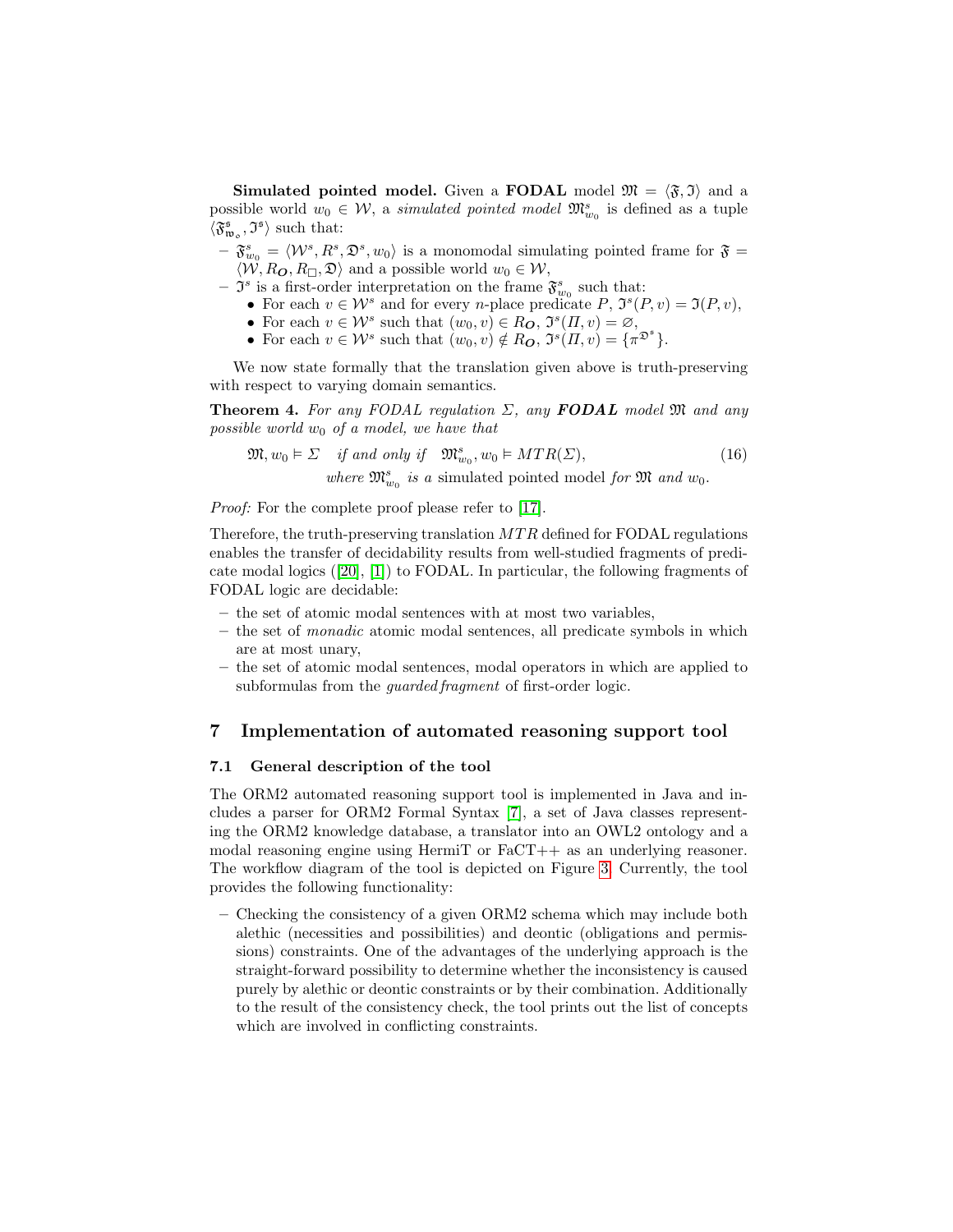– Translating a given ORM2 schema into OWL2 ontology which can then be saved in various formats for further use. However, this translation does not support modalities in their diversity and, therefore, takes into account only structural constraints (i.e. alethic rules).



<span id="page-11-0"></span>Fig. 3. Workflow Diagram

<sup>1</sup> Neumont ORM Architect for Visual Studio

<sup>2</sup> PNA Group Discovery and Validation Assistant

#### 7.2 Logical foundations of implementation

The algorithm of the developed automated reasoning support tool relies on two fundamental results.

Firstly, it implements the procedure defined in [\[7\]](#page-14-12) to translate a set of constraints from ORM2 Formal Syntax to  $\mathcal{ALCOT}$  description logic, which is in fact a fragment of OWL2. Since the implemented ORM2 reasoning procedure involves less expressive  $\mathcal{ALCOI}$  logic as underlying formalism [\[17\]](#page-14-16), it does not support reasoning about the following information about the ORM2 conceptual schema:

- frequency constraints on multiple roles,
- generalized subset constraints on relations,
	- *still supported:* simple case of stand-alone roles,
	- *still supported:* special case of contiguous full-set of roles;
- ring constraints *(NB: drawback of mapping n-ary relations via reification)*.

The same information is lost by translating a given ORM2 schema into OWL2 ontology.

Secondly, in order to check the consistency of a set of business rules expressed in  $\mathcal{ALCQI}$ -definable fragment of ORM2, we utilize the modularity of the approach defined in Section [5](#page-8-2) and adapt the result of satisfiability reduction for the case of general description logic DL. The satisfiability relation for ORM2 is then provided by the semantic-preserved translation from ORM2 Formal Syntax to  $\text{ALCQI}$  [\[7\]](#page-14-12).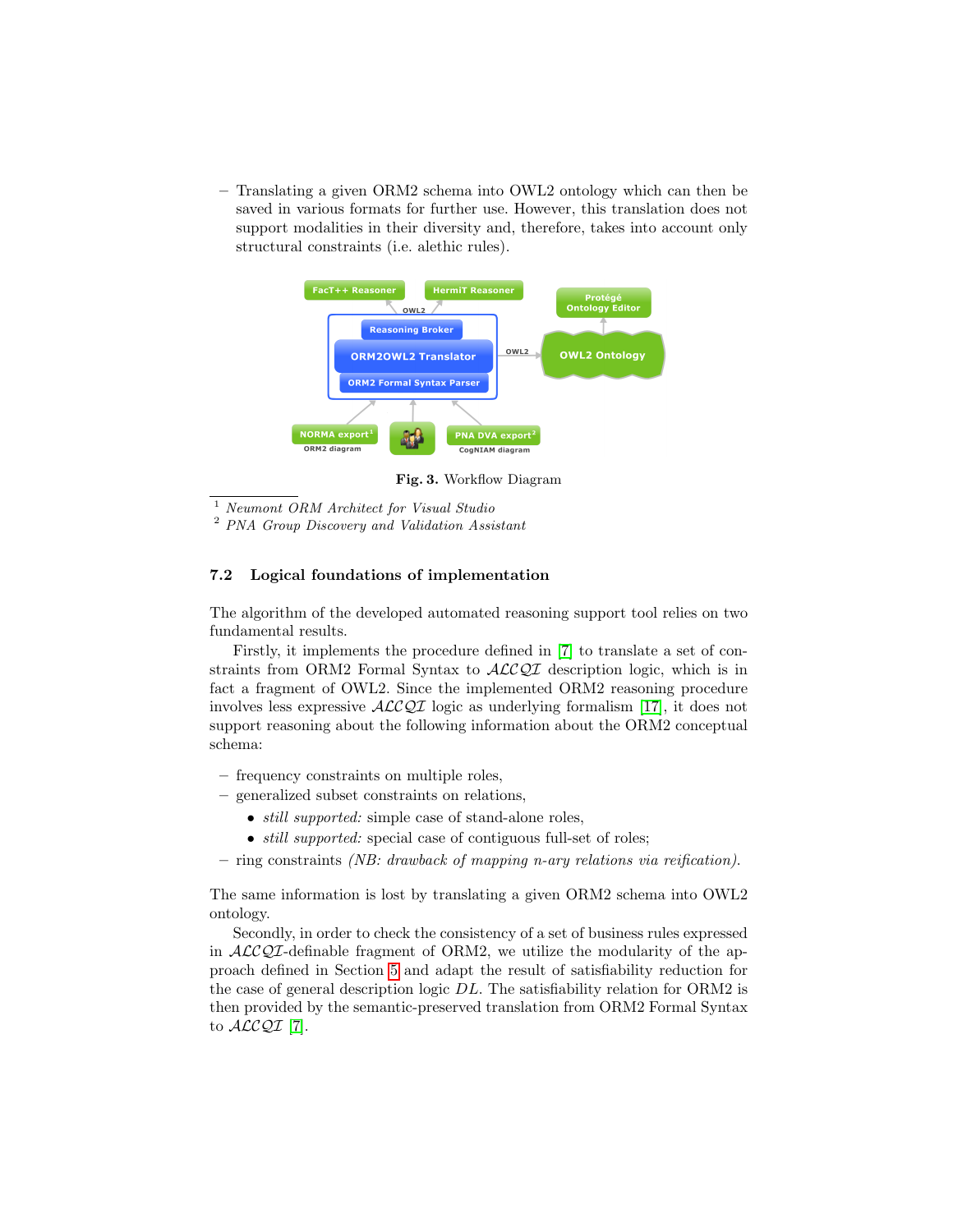**Theorem 5.** A FODAL regulation  $\Sigma = {\square} \eta_1, ..., \square \eta_k, \Diamond \pi_1, ..., \Diamond \pi_l, O \theta_1, ..., O \theta_m$ ,  $P_{\rho_1, \dots, P_{\rho_n}}$ , expressed in DL-definable fragment of ORM2, is internally consistent if and only if each of the following description logic formulae  $\mathcal{N}^{DL}$ ,  $\mathcal{O}^{DL}$ ,  $\mathcal{Q}_j^{DL}$ ,  $\mathcal{P}_j^{DL}$  is independently satisfiable in DL:

$$
\mathcal{N}^{DL} = \prod_{i=1}^{k} \eta_i \qquad \qquad \mathcal{O}^{DL} = \prod_{i=1}^{m} \theta_i \cap \prod_{i=1}^{k} \eta_i \qquad (17)
$$

$$
\mathcal{Q}_j^{DL} = \pi_j \cap \prod_{i=1}^{k} \eta_i, \qquad \mathcal{P}_j^{DL} = \rho_j \cap \prod_{i=1}^{m} \theta_i \cap \prod_{i=1}^{k} \eta_i, \quad \forall j = \overrightarrow{1 \dots n}
$$

Thus, we can reduce the consistency of a given set of constraints to  $\mathcal{ALCOI}$ satisfiability, which in turn can be interpreted as unsatisfiable concepts' check in resulting OWL2 ontology. Indeed, whenever a formula in  $\mathcal{ALCQI}$  is unsatisfiable, it means that the concept definition expressed by this formula contains a contradiction which prevents the concept from having a model, i.e. the concept is forced to not have any instances, hence is unsatisfiable.

#### 7.3 Usage of the tool

In the following section we will demonstrate the functionality of the implemented tool by means of a real-life example of its usage. The graphical user interface of a tool is introduced on Figure [5](#page-13-0) and contains controls which allow to select an input file, underlying reasoner, output file and output format for resulting ontology (if needed). The consistency check for an input ORM2 schema is performed after loading the input file and the result of the check is communicated by visual flag as well as by a detailed log in the corresponding window.

Checking the consistency of a given ORM2 schema. In order to illustrate the functionality of the consistency check we will consider the ORM2 schema obtained by merging two conceptual models (e.g.  $A$  and  $B$ ) and depicted on the Figure [4.](#page-12-0) This schema contains the following set of conflicting business rules:

- $(R_1^A)$  Each car rental *is insured by* exactly one credit card.
- $(R_{1}^{B})$  Each luxury car rental is a <u>car rental</u>.
- $(R_2^B)$  It is obligatory that each luxury car rental *is insured by* at least two credit cards.



<span id="page-12-0"></span>Fig. 4. Inconsistent ORM2 Schema

The given set of constraints can be fully expressed in  $ALCQI$  description logic, therefore we can use the developed reasoning support tool for consistency check. The schema on Figure [4](#page-12-0) is internally inconsistent with respect to obligation  $(R_2^B)$  since the latter clearly contradicts the structural constraint  $(R_1^A)$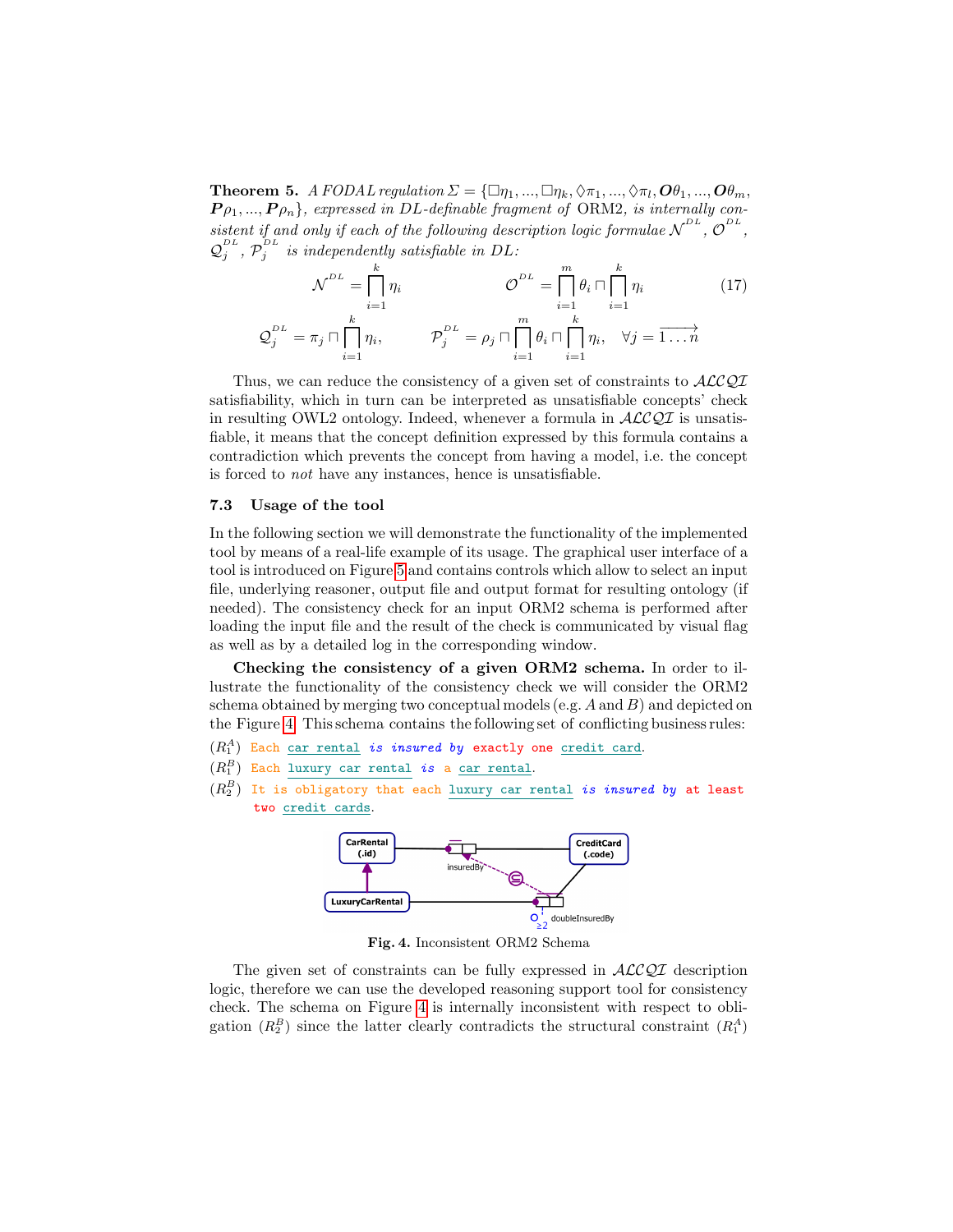which, together with  $is-a$  constraint on luxury car rental, simply does not support more than one credit card. Therefore, for any luxury car rental the obligatory cardinality constraint cannot be satisfied. The same conclusion is indeed inferred by the implemented tool on Figure [5.](#page-13-0)

|                    | Underlying reasoner:                                                                                                                                                                                                                                | HermiT        |  |
|--------------------|-----------------------------------------------------------------------------------------------------------------------------------------------------------------------------------------------------------------------------------------------------|---------------|--|
| Load ORM2 file:    |                                                                                                                                                                                                                                                     |               |  |
|                    | 1\dmitriy\Thesis\Implementation\PosterInconsistent.txt                                                                                                                                                                                              | Browse        |  |
| Save OWL2 file as: | RDF/XML                                                                                                                                                                                                                                             |               |  |
|                    |                                                                                                                                                                                                                                                     | <b>Browse</b> |  |
|                    |                                                                                                                                                                                                                                                     |               |  |
| Log:<br>$t =$      | The input ORM2 schema contains multiple modalities.<br>Performing a consistency check.<br>Validating schema using HermiT reasoner<br>The given ORM2 schema is internally inconsistent sinc<br>e it's OWL2 translation contains unsatisfiable concep |               |  |

<span id="page-13-0"></span>Fig. 5. The Graphical User Interface

# 8 Conclusion

In this paper we introduced a logical formalization of the Semantics of Business Vocabulary and Rules standard (SBVR) by defining a first-order deontic-alethic logic (FODAL) with its syntax, semantics and complete and sound axiomatization, that captures the semantics of and interaction between business rules.

We also showed that satisfiability in FODAL logic may be reduced to a standard first-order satisfiability for a class of formulas restricted to atomic modal sentences. Moreover, in order to establish a relationship with a standard logical formalism, we defined a truth-preserving translation from a fragment of bimodal FODAL into quantified monomodal logic  $QK$ , that can be used to facilitate the transfer of decidability results from well-studied fragments of predicate modal logics to FODAL.

Finally we presented the ORM2 reasoning tool which provides an automated support for consistency checks of the conceptual model along with its translation to OWL2 ontology. The main functionality of the tool is a consistency check of a set of ALCQI-expressible deontic and alethic business rules. Another important task supported by the tool is translation of the aforementioned fragment of an ORM2 schema into an OWL2 ontology, which, however, does not support any modalities except necessity due to lack of notions representing deontic constraints in OWL2.

The future research in the field of logical formalization of SBVR aims at studying the problem of entailment with respect to possible interaction of alethic and deontic modalities. Another future course of work includes defining an approach to translate an ORM2 schema with its alethic and deontic rules to SWRL or some other extension of OWL2.